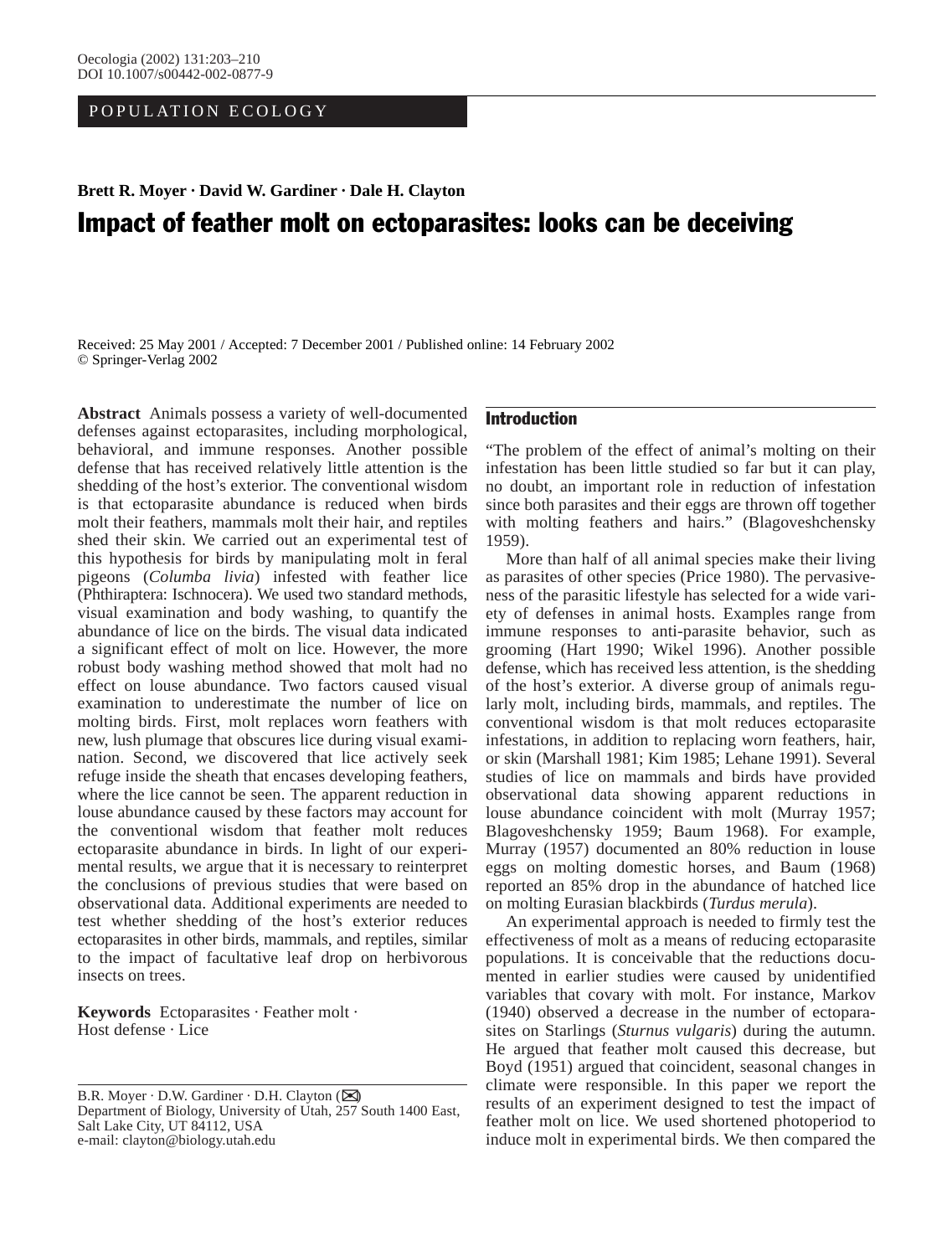abundance of feather lice on molting birds to that on non-molting control birds over a period of 3 months.

The experiment utilized feral pigeons (*Columba livia*), also known as rock doves, and two species of hostspecific, feather-feeding lice (Phthiraptera: Ischnocera). The lice were *Columbicola columbae*, a "wing" louse that lays its eggs and spends much of its time on the wings, and *Campanulotes bidentatus compar*, a "body" louse that lives on abdominal regions such as the rump and back (Nelson and Murray 1971; Clayton 1991a; Clayton et al. 1999). Both species are "permanent" ectoparasites that carry out their entire life cycle (ca. 1 month) on the host. Louse eggs are glued to the feathers with a glandular cement and typically hatch in less than a week (Marshall 1981). For transmission to new hosts the two species require direct contact between host individuals (Clayton and Tompkins 1994). The close association of lice with the host presumably increases their vulnerability to being lost on molting feathers.

All birds periodically replace worn plumage by molting, during which new feathers develop and push the old ones out of their follicles (Payne 1972; Welty and Baptista 1988). Most species of birds molt once a year, often immediately after the breeding season. Although the most important function of molt is to maintain the plumage in good condition for efficient insulation and flight (Payne 1972; Welty and Baptista 1988), a secondary function may be to jettison ectoparasites.

Reducing the abundance of lice and other ectoparasites is important to birds (Møller et al. 1990; Lehmann 1993). The lice we studied feed on feathers and dermal debris. The feather damage they cause interferes with the bird's thermoregulation, leading to a compensatory increase in metabolic rate (Booth et al. 1993), a steady decrease in body mass, and a significant reduction in overwinter survival (Clayton et al. 1999). Accordingly, lice are a selective agent for the evolution of efficient host defense. The goal of our study was to test whether molt is one such defense. If so, then additional hypotheses await testing. For example, female birds of several species are known to prefer louse-free males (reviewed in Clayton 1991b), and some of these species undergo a molt immediately before the breeding season (Stresemann and Stresemann 1966; Welty and Baptista 1988). Assuming molt reduces lice, the timing of this prenuptial molt could be a result of selection to reduce louse abundance prior to the mating season.

## Materials and methods

Twenty feral pigeons were captured using walk-in traps baited with grain at several sites in Salt Lake City, Utah. The birds were maintained on a 12-h photoperiod in our animal facility at room temperature and at 50% relative humidity. They were housed individually in wire mesh cages and provided ad libitum with grain (Wheatland Seed, Pigeon Mix), grit, and water.

Birds control ectoparasites by disabling or removing them with the bill during preening (Hart 1997). One consequence of molt is irritation to the skin, which can lead to an increase in maintenance behaviors such as anting and sunning (Potter and Hauser 1974). If molt also leads to an increase in preening, that increase may reduce louse abundance even if molt itself has no direct effect on lice. To isolate the potential effect of molt on lice, we blocked preening in all of the birds in our study by fitting them with bits shortly after capture. Bits are C-shaped pieces of plastic developed by the poultry industry. They are inserted between the upper and lower mandibles and crimped slightly in the nostrils to prevent dislodging, but without damaging the tissue. Bits create a 1–3 mm gap between the mandibles that impairs the forceps-like action of the bill required for efficient preening. Bits do not interfere with feeding and have no side effects on the bird (Clayton and Tompkins 1995). Bits have been used to manipulate preening in several previous experiments with pigeons and lice (Clayton 1991a; Booth et al. 1993; Clayton and Tompkins 1994, 1995; Clayton et al. 1999).

Previous work indicated that only 46% of pigeons have lice at the study site (*n*=455 birds, unpublished data). To ensure that all of the birds in our experiment were parasitized, we "seeded" them with lice obtained from stocks maintained on culture pigeons in our lab. Each bird was seeded with 20 *Columbicola columbae* and 20 *Campanulotes bidentatus compar*, which supplemented any lice the birds already had when captured.

The seeding process was as follows. Culture birds were placed in a  $CO<sub>2</sub>$  chamber with a collar through which the bird's head protruded (Visnak and Dumbacher 1999; Clayton and Drown, 2001). Lice on the body and wings were exposed to a stream of  $CO<sub>2</sub>$ , while the bird's head was exposed to a stream of fresh air outside the chamber. This procedure anesthetized the lice, which fell onto filter paper at the bottom of the chamber. Additional lice were removed by ruffling the feathers of the bird over a sheet of white paper. Once the lice revived (ca. 5 min), they were removed from the paper with a soft brush and placed on an isolated feather. The feather was then inserted under the feathers of a recipient bird, which was restrained for 1 h to allow the lice to position themselves in appropriate microhabitats on the host. Each bird was restrained by securing its legs with a Velcro strip, then sliding it into a cardboard cylinder (oatmeal box, 10 cm diameter×18 cm long with breathing holes). After seeding, birds were returned to their individual cages and maintained on a 12-h photoperiod for 3 months. The 3-month period allowed the birds to acclimate fully to captivity and provided time for their lice to establish and multiply. Seeding had the desired effect; after 3 months all 20 birds had established louse populations, with means  $(\pm 1 \text{ SE})$  of 655 ( $\pm 85$ ) wing lice and 590 ( $\pm 62$ ) body lice per bird (visual examination method; see below).

To investigate whether feather molt reduces ectoparasites, we took advantage of the fact that the onset of molt is triggered by the decreasing day length associated with autumn (Payne 1972; Dawson 1994, 1998). We manipulated the photoperiod of experimental birds to induce feather molt, and we assessed the impact of this molt on their lice. First, we increased the photoperiod for all 20 birds from 12 to 13 h of daylight. After several weeks at 13 h, we randomly assigned 10 experimental (molt) birds to a reduced photoperiod of 8 h daylight, while continuing to expose 10 (control) birds to 13 h of daylight. The experimental and control birds were housed in adjacent rooms maintained at these different photoperiods by electric timers. Visual examination (see below) showed no significant difference in the mean number of lice on birds assigned to the two treatments (wing lice: *t*=0.51, *df*=18, *P*=0.62; body lice: *t*=0.10, *df*=18, *P*=0.92).

Like most birds, feral pigeons molt the large flight feathers of the wings and tail more gradually than the core body feathers. Flight feathers are molted over a period of about 5 months, whereas body molt requires only 3 months (Johnston and Janiga 1995). Body molt normally begins more than a month after initiation of flight feather molt. We used the primary feathers of one wing as an index of flight feather molt, which is concurrent on the two sides of the body. Primary molt in feral pigeons begins with the innermost primary (p1) and ends when the outermost primary (p10) is dropped. We kept track of the progression of flight feather molt by periodically recording the most recent primary feather to have been dropped (Fig. 1a).

We tracked body molt by periodically estimating the percentage of new "pinfeathers" emerging in each of 11 body regions: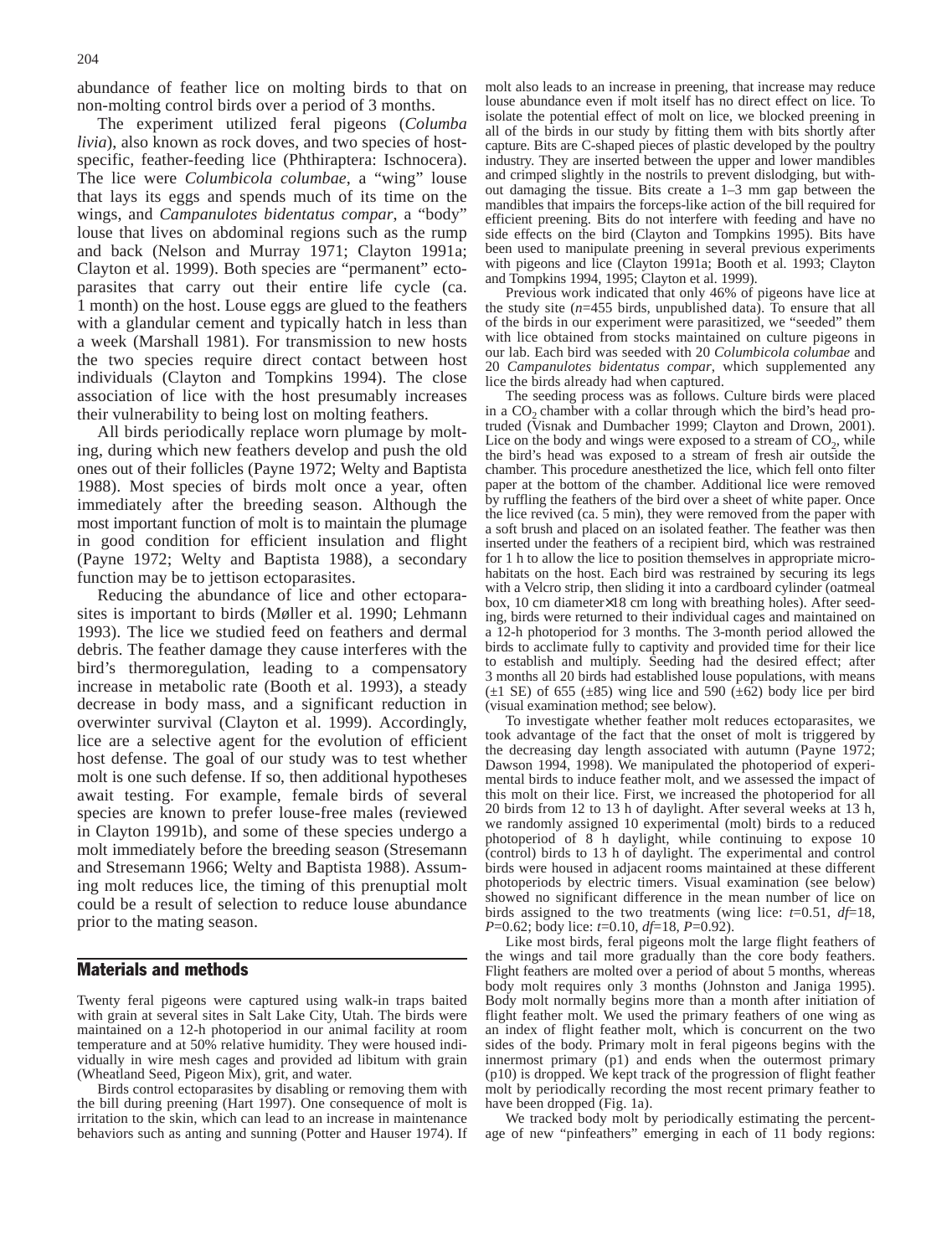

**Fig. 1** Change over time in the mean  $(\pm 1 \text{ SE})$  **a** stage of primary molt and **b** percent body molt, on molt (*open squares*) and control (*closed squares*) birds. The distributions of primary and body molt scores were non-normal and transformations did not normalize the data; therefore we compared the molt scores for the two treatments at each week using Mann-Whitney tests [\* denotes a significant difference following sequential Bonferroni adjustment (Rice 1989) of  $\alpha$ =0.05 for  $k$ =10 comparisons]

vent, rump, back, breast, keel, flank, side, nape, neck, crown, gulum (see Fig. 1 in Booth et al. 1993). The values for each of these regions were averaged to produce an overall body molt score for each bird (Fig. 1b).

At the start of our experiment (week 0) about half of the birds in each treatment were already molting their flight feathers. The two groups did not differ significantly in primary molt at this time (Mann-Whitney test, *Z*=0.97, *P*=0.33). None of the birds in either treatment had initiated body molt at the start of the experiment.

Manipulation of photoperiod ultimately had the desired effect: molt was greater in experimental birds than controls over the course of the experiment (Fig. 1a, b). The experiment was terminated at week 13, 1 week after the molt scores of experimental and control groups no longer differed significantly (Fig. 1a, b). At this time all birds in the experiment were sacrificed, placed in individual plastic bags, and frozen for quantification of their lice.

#### Quantification of lice

We used two methods to quantify the abundance of lice on birds. The first method, visual examination, provided an estimate of lice over the course of the experiment on live birds. A second, more accurate, body washing method was used to compare the abundance of lice on dead birds at the end of the experiment. Both methods use regression models to predict the total abundance of lice from the subsample observed or removed (see below).

#### *Visual examination*

We estimated wing lice using a multivariate regression model that predicts total abundance from the number of wing lice observed during a comprehensive (ca. 1 min) examination of the undersurfaces of one wing and the tail (*r2*=0.73, *P*<0.0001; Clayton and Drown, 2001). We estimated body lice using a similar model that predicts total abundance from the number of body lice observed during 30-s examinations of the back and keel, and a 60-s examination of the rump (*r2*=0.87, *P*<0.0001; see Clayton and Drown, 2001).

#### *Body washing*

We also estimated wing and body lice using univariate regression models that predict the total abundance of each species from the number of lice removed by body washing (*r2*=0.99, *P*<0.0001 for both species; Clayton and Drown, 2001). This approach, which is somewhat more reliable than visual examination, works like a washing machine. The dead bird was placed in a paint can filled with a mild detergent solution. The can was then shaken vigorously on a mechanical paint shaker for a 10-min "wash" cycle. The bird was transferred to a second can of water and shaken for a 10-min "rinse" cycle. The fluid contents of both cans were filtered to retrieve lice. Body washing is a more accurate estimator of total louse abundance than visual examination, but it can only be used on dead birds (Clayton and Walther 1997; Clayton and Drown, 2001).

#### Data analysis

The data on louse abundance were normalized prior to analysis using log transformations. Data were analyzed separately for (1) all lice, (2) body lice, and (3) wing lice.

#### *Visual examination data*

We assessed the effect of molt on louse abundance using a 2 (treatment: molt, control)×10 (weeks) ANOVA with repeated measures on the second factor (weeks). If there was a significant week×treatment interaction, we also investigated the effect of molt each week using a Protected *t* procedure (Fisher's Least Significant Difference Test) (Howell 1989).

#### *Body washing data*

In contrast to the visual examination data, body washing estimates of louse abundance were available only at the end of the experiment for dead birds (week 13). A visual examination was also made immediately prior to sacrificing each bird for body washing. We assessed the effect of molt on louse abundance using a 2 (treatment: molt, control)×2 (quantification method: body washing, visual examination) ANOVA with repeated measures on the second factor. Where appropriate, we also investigated the effect of molt on the louse estimates for each quantification method using the Protected *t* procedure.

## Results

Visual examination data

### *All lice*

Figure 2a shows the change over time in the number of lice on birds in each treatment. The 2×10 ANOVA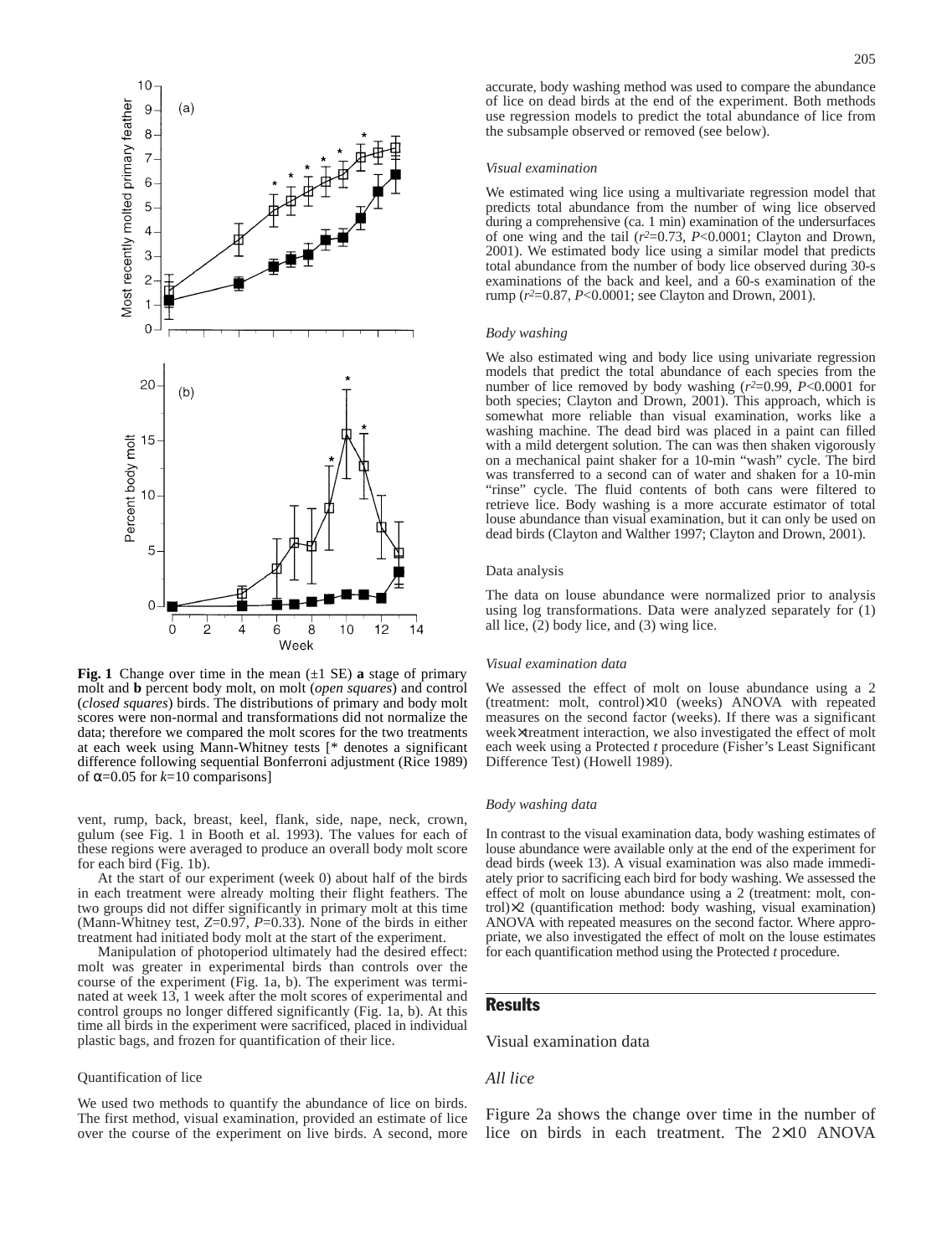

**Fig. 2** Change over time in the mean  $(\pm 1 \text{ SE})$  number of lice estimated by visual examination on molt (*open squares*) and control (*closed squares*) birds: **a** all lice, **b** body lice, **c** wing lice. (Note different *y-axis* in **a**; see text for details)  $(*P<0.05, **P<0.005)$ 

(Table 1 a) revealed a nearly significant main effect of molt, and a highly significant main effect of week, on the number of lice. Because there was also a significant week×treatment interaction, the effect of treatment was clarified for each week using a Protected *t* procedure: birds in the molt treatment had significantly fewer lice than control birds in weeks 8 and 10–13 (Fig. 2a, *t*>1.975, *df*=162, *P*<0.05).

# *Body lice*

Figure 2b shows the change over time in the number of body lice on birds in each treatment. The 2×10 ANOVA

**Table 1** Repeated-measures ANOVA of the effects of molt treatment and week on the (log) estimated number of: *a* all lice, *b* body lice, and *c* wing lice (visual examination data)

| Source         | df  | SS   | F    | $\boldsymbol{P}$ |
|----------------|-----|------|------|------------------|
| a. All lice    |     |      |      |                  |
| Treatment      | 1   | 0.98 | 3.50 | 0.08             |
| Subject        | 18  | 5.03 |      | $\cdots$         |
| Week           | 9   | 2.92 | 10.3 | < 0.0001         |
| Week×Treatment | 9   | 0.73 | 2.59 | 0.01             |
| Week×Subject   | 162 | 5.11 |      |                  |
| b. Body lice   |     |      |      |                  |
| Treatment      | 1   | 2.62 | 6.24 | 0.02             |
| Subject        | 18  | 7.55 |      |                  |
| Week           | 9   | 3.63 | 4.41 | < 0.0001         |
| Week×Treatment | 9   | 1.76 | 2.14 | 0.03             |
| Week×Subject   | 162 | 14.8 |      |                  |
| c. Wing lice   |     |      |      |                  |
| Treatment      | 1   | 0.05 | 0.07 | 0.79             |
| Subject        | 18  | 12.5 |      |                  |
| Week           | 9   | 4.17 | 10.0 | < 0.0001         |
| Week×Treatment | 9   | 0.63 | 1.51 | 0.15             |
| Week×Subject   | 162 | 7.47 |      |                  |
|                |     |      |      |                  |

(Table 1 b) revealed a significant main effect of molt, and a highly significant main effect of week, on the number of body lice. As before, there was a significant week×treatment interaction, so the effect of treatment was clarified for each week with the Protected *t* procedure: birds in the molt treatment had significantly fewer body lice than control birds in weeks 8 and 10–13 (Fig. 2b, *t*>1.975, *df*=162, *P*<0.05).

# *Wing lice*

Figure 2c shows the change over time in the number of wing lice on birds in each treatment. The 2×10 ANOVA (Table 1 c) revealed no main effect of molt, but a highly significant main effect of week on the number of wing lice. There was no significant week×treatment interaction.

# Body washing data

## *All lice*

Figure 3a shows the number of lice on birds in each treatment at the end of the experiment (week 13), as determined both by body washing and visual examination. The 2×2 ANOVA (Table 2 a) revealed no main effect of molt, but a significant main effect of quantification method on the number of lice. Because there was also a significant method×treatment interaction, the effect of molt was clarified for each quantification method using the Protected *t* procedure. Birds in the molt treatment had significantly fewer lice than control birds when the visual examination data were analyzed (Fig. 3a, *t*=3.57, *df*=18, *P*<0.005), but *not* when the body washing data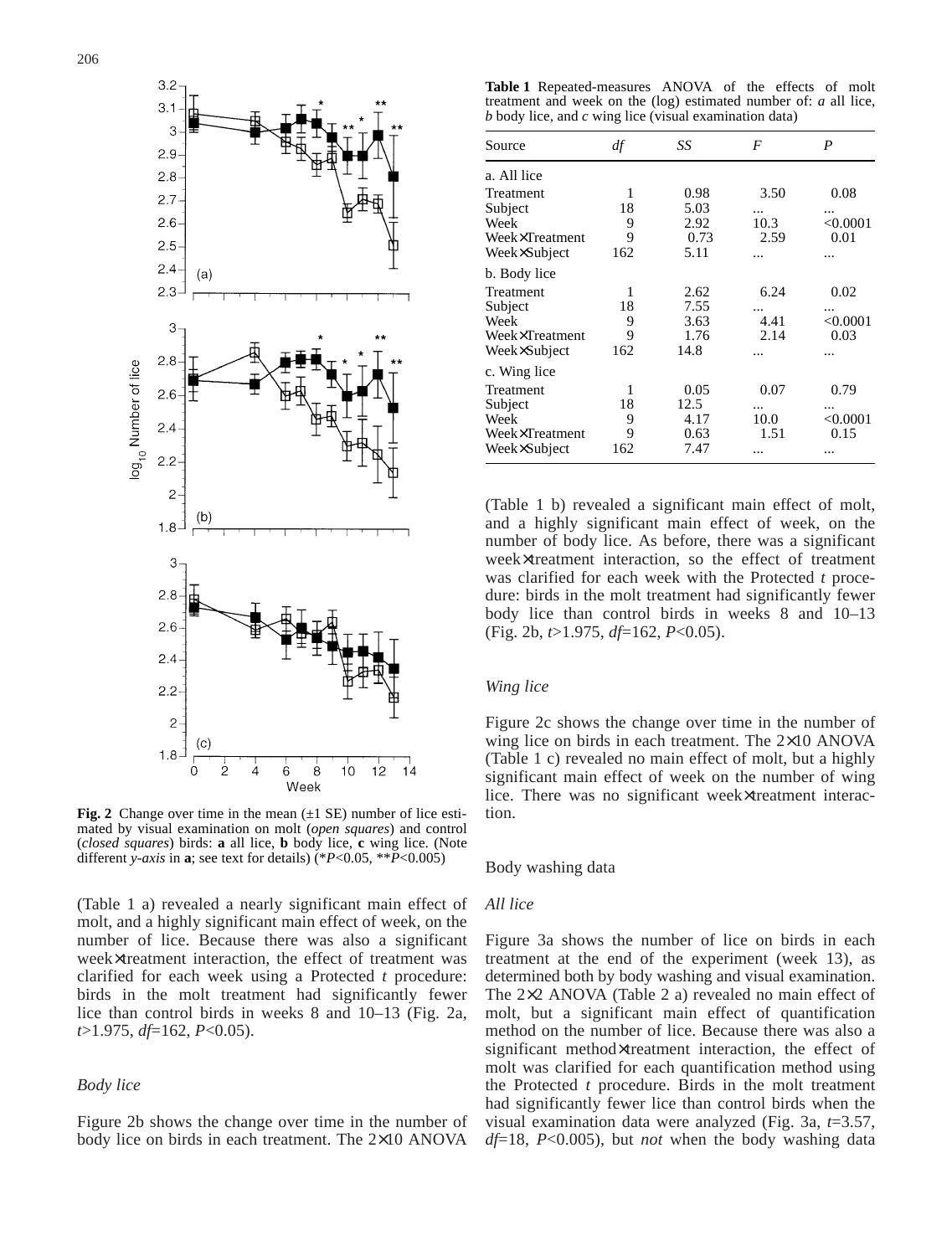

**Fig. 3** Mean (±1 SE) number of **a** all lice, **b** body lice, and **c** wing lice, on molt and control birds at the end of the experiment as estimated by body washing and visual examination. Post hoc multiple comparisons were warranted for **a**, but not for **b** or **c** (see text)(\*\**P*<0.005)

were analyzed (Fig. 3a, *t*=0.346, *df*=18, *P*>0.50, Power= $0.65$ ).

## *Body lice*

Figure 3b shows the number of body lice on birds in each treatment at the end of the experiment, as determined both by body washing and visual examination. The 2×2 ANOVA (Table 2 b) revealed no main effects or interaction involving molt treatment or quantification method.

| Source           | df | SS   | F    | P     |
|------------------|----|------|------|-------|
| a. All lice      |    |      |      |       |
| Treatment        | 1  | 0.27 | 1.03 | 0.33  |
| Subject          | 18 | 4.75 | .    |       |
| Method           | 1  | 0.21 | 6.00 | 0.025 |
| Method×Treatment | 1  | 0.18 | 5.19 | 0.035 |
| Method×Subject   | 18 | 0.63 |      |       |
| b. Body lice     |    |      |      |       |
| Treatment        | 1  | 0.62 | 1.17 | 0.29  |
| Subject          | 18 | 9.51 | .    | .     |
| Method           | 1  | 0.05 | 0.73 | 0.40  |
| Method×Treatment | 1  | 0.21 | 3.03 | 0.10  |
| Method×Subject   | 18 | 1.22 |      |       |
| c. Wing lice     |    |      |      |       |
| Treatment        | 1  | 0.11 | 0.39 | 0.54  |
| Subject          | 18 | 5.06 | .    |       |
| Method           | 1  | 0.49 | 8.85 | 0.01  |
| Method×Treatment | 1  | 0.05 | 0.91 | 0.35  |
| Method×Subject   | 18 | 1.00 |      |       |
|                  |    |      |      |       |

#### *Wing lice*

Figure 3c shows the number of wing lice on birds in each treatment at the end of the experiment as determined both by body washing and visual examination. The 2×2 ANOVA (Table 2 c) revealed no main effect of molt treatment, but a significant main effect of quantification method on the number of lice. There was no method×treatment interaction.

# **Discussion**

We manipulated molt on louse-infested pigeons to test the conventional wisdom that molt reduces ectoparasite abundance. Visual examination, which is normally an accurate predictor of louse abundance (see Materials and methods), suggested a significant reduction in the abundance of lice on molting birds. In contrast, body washing showed that molt did *not*, in fact, reduce abundance. The reason for the discrepancy was that molt altered both plumage appearance and louse behavior, which caused us to visually underestimate lice on molting birds.

Plumage appearance played a role because it is more difficult to see lice in new, lush body feathers, compared to worn feathers, particularly those fed upon for many months by feather lice (see Fig. 2 in Clayton 1990). Visual data on body lice showed an apparent drop in abundance (Fig. 2b), whereas those for wing lice showed no such drop (Fig. 2c). The reason for this difference is that wing lice were censused on the surfaces of flight feathers of the wings and tail (see Materials and methods), which are as easily examined when fresh, as when worn. The apparent drop in body lice was responsible for the apparent drop in overall louse abundance (Fig. 2a).

Louse behavior also contributed to the apparent drop in the abundance of body lice on molting birds. We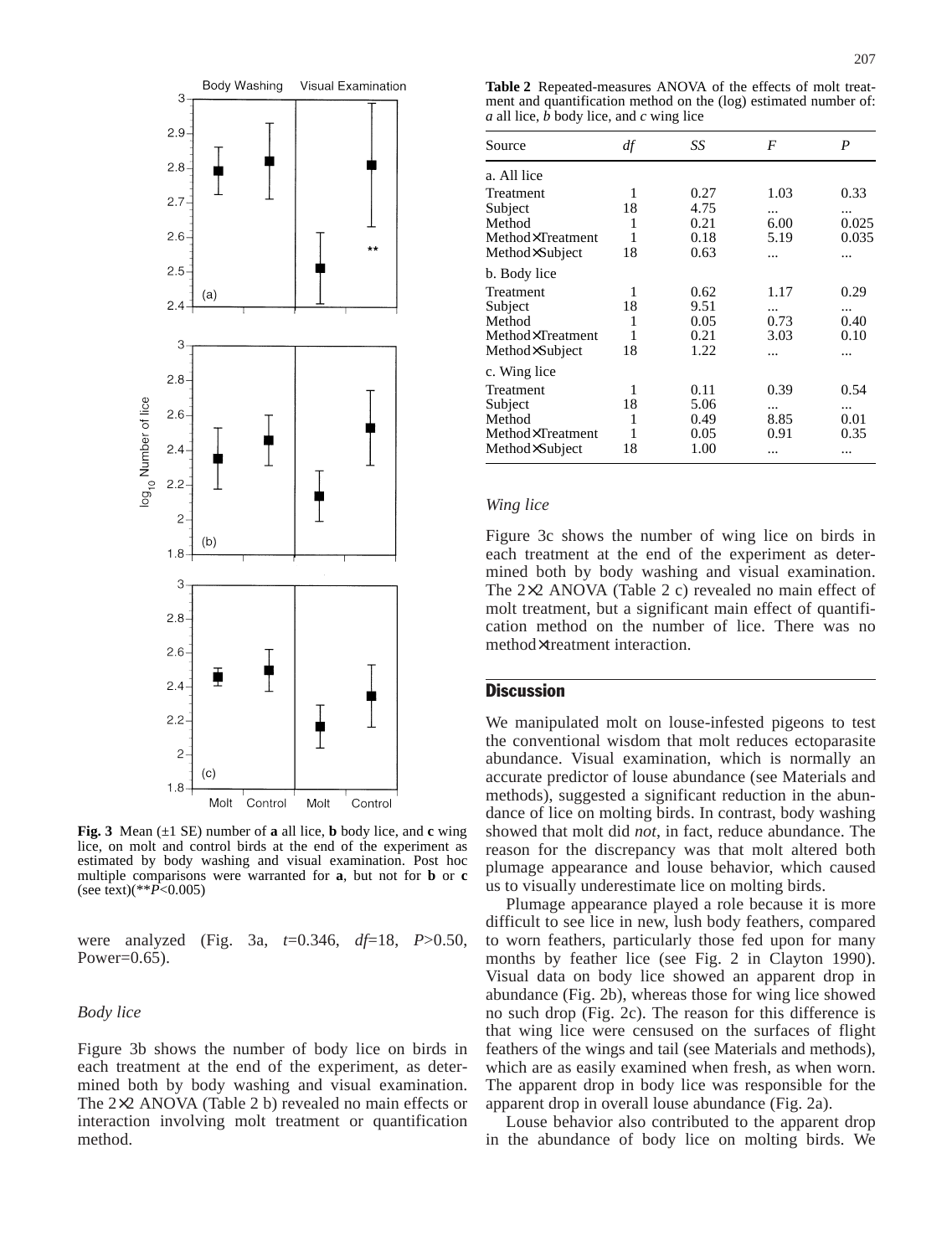

**Fig. 4** Photograph of a dissected, developing pinfeather showing five wing lice using the interior of the furled sheath as a refuge (*scale*: length of *arrows*=1.5 mm). We pulled body feathers from several molting pigeons and incised them longitudinally under a dissecting scope to check for lice. Lice were found in 7 of 30 (23%) of the feathers we dissected (totals: 6 wing, 5 body lice). Although most of the lice were found only a few millimeters inside the mouth of the furled pinfeather, some lice were found deep inside the shaft

discovered, quite by accident, that lice use the interior of developing, unfurled "pinfeathers" as a refuge (Fig. 4), where they are impossible to observe. This behavior provides at least three potential advantages: (1) newly growing feathers are the best places to avoid being discarded on a molting feather; (2) pinfeathers provide a refuge from host preening; and (3) pinfeathers provide a fresh, new source of food. We wonder if the use of pinfeathers as refuges is an early step in the evolution of quill lice, which spend most of their lives inside the quills of mature feathers (Rothschild and Clay 1952). The extreme similarity in the number of lice recovered from molt and control birds by body washing (Fig. 3a) indicates that washing extracts lice from the interior of pinfeathers. This fact is not surprising because washing subjects the dead birds to prolonged, vigorous shaking in a detergent solution (see Materials and methods).

Our results call into question previous visual studies documenting apparent decreases in louse abundance associated with molt (Markov 1940; Blagoveshchensky 1959; Baum 1968; Marshall 1981). Some, if not all, of these studies may contain misleading data. The conventional wisdom that molt reduces ectoparasite abundance is not based solely on visual data, however; at least two studies of lice have used better methods to document reductions in louse abundance concurrent with molt. Chandra et al. (1990) fumigated freshly killed common mynas (*Acridotheres tristis*) and quantified their lice by ruffling the plumage. McGroarty and Dobson (1974) used body washing to quantify lice on dead house sparrows *(Passer domesticus).* Both of these studies showed a reduction in louse abundance in late summer, coincident with the bird's postnuptial molt. These seasonal decreases in abundance were probably real, but whether they are due to molt remains an open question, pending

experimental manipulations to establish molt as the cause of the decreases.

One factor other than molt that could easily explain reductions in louse abundance is dispersal of lice from parent to juvenile hosts. Lice typically disperse from parent birds to their offspring at the end of the breeding season (Eveleigh and Threlfall 1976; Clayton and Tompkins 1994; Lee and Clayton 1995). The result is a decrease in the abundance of lice on adult birds around the time of molt. Dispersal of lice to juveniles could also explain why fewer newly laid eggs are found on adult feathers near the end of the breeding season (Foster 1969).

Host physiological constraints may allow ectoparasites plenty of time to circumvent molt in most cases. For example, thermal insulation and aerodynamic efficiency are both known to be compromised in proportion to the number of feathers missing (Schieltz and Murphy 1997; Swaddle and Witter 1997). Energy is also required for every new feather being synthesized (Lindström et al. 1993). Recent work shows that feather quality is inversely proportional to the rate of molt (Dawson et al. 2000), suggesting that rapid molt is constrained. Like birds, most mammals also have a rather gradual molt (Murray and Nicholls 1965; Vaughan 1985). Even ectoparasites with limited powers of movement should be able to relocate to new feathers or hair, given the slow rate at which molt takes place.

The ability of ectoparasites to circumvent molt, regardless of its rate, presumes that they can detect and avoid feathers or hairs that are about to be lost. This assumption is supported in the case of quill mites (Acarina: Syringophilidae), which exit old feathers and enter the quills of new ones (Kethley 1971; Casto 1974). The cue used by the quill mites may be vibrations caused by the rocking of old feathers as they are pushed out of the follicle by emerging new feathers. Feather mites (Astigmata) also avoid feathers that are about to fall out during molt. Jovani and Serrano (2001) recently showed that feather mites are significantly less abundant on feathers that are about to be molted, compared to newer or older feathers. Our observations of lice using pinfeathers as refuges suggest that lice are at least capable of identifying new feathers that will not be lost. Some mammal lice are also capable of avoiding host molt. For example, the seal louse (*Lepidophthirus macrorhini*) burrows beneath the skin of the southern elephant seal (*Mirounga leonine*) in time to avoid being lost when the outer layer of skin is shed (Murray and Nicholls 1965). The coevolution of such mechanisms for avoiding molt are not surprising, given the close association of many ectoparasites with their hosts.

Molt may be a more important mechanism for jettisoning less mobile parasites, such as fungi and bacteria that live in plumage. Burtt and Ichida (1999) recently documented that feather-degrading bacteria show significant seasonal fluctuations, with the lowest infestations in the autumn. It would be interesting to conduct an experiment testing whether feather molt causes these seasonal reductions in plumage bacteria.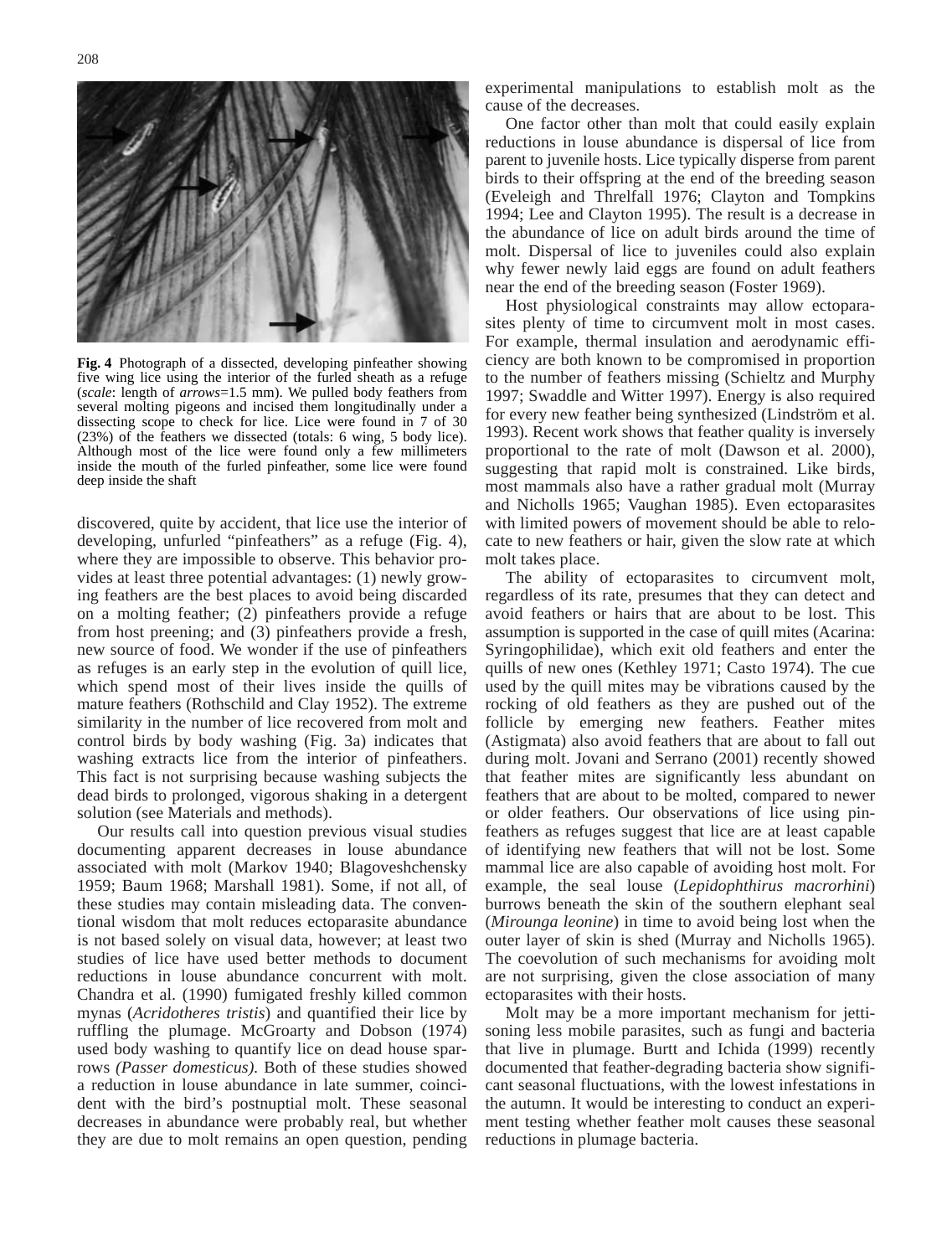Molt may be far less gradual and regular in some cases. A handful of studies (reviewed in Taylor 1981) suggest that birds may be capable of adventitious molt in response to parasites such as quill lice. Adventitious molt would serve a similar function to premature leaf abscissions that reduce the abundance of herbivorous insects on some trees. Several studies have shown that leaf abscission reduces infestations of leaf miners and other endophytic and sessile insects (reviewed in Stiling et al. 1991). For example, Williams and Whitham (1986) showed that cottonwood trees (*Populus* spp.) can reduce gall aphid (*Pemphigus* spp.) populations by up to 50% by selectively dropping infested leaves. Work to determine whether adventitious molt really occurs, and its impact on ectoparasites, would be useful.

In the future, it would also be worthwhile repeating our experiment with two modifications. First, spatial pseudoreplication could be eliminated by distributing the experimental and control birds among several animal rooms. Although the two rooms we used provided uniform conditions, the use of several rooms would be more conservative. Second, it would be interesting to repeat our experiment using birds with normal preening ability, rather than bitted birds. We used bitted birds to eliminate the possibility that molt reduces ectoparasites indirectly through an increase in preening caused by irritated skin (Potter and Hauser 1974). Our results show that molt has no direct effect on ectoparasites. Although we think that an indirect preening-mediated effect is unlikely, it would be relatively easy to explicitly test for this possibility.

In summary, we showed that feather molt has no effect on the louse loads of captive feral pigeons. In light of our results, we argue that it is necessary to reinterpret the conclusions of previous investigations that were based on observational data. Our methods could easily be adopted to test the impact of molt in other bird species, mammals, and reptiles. Shedding of hair by mammals is said to reduce ectoparasites (Marshall 1981; Kim 1985; Lehane 1991). However, the supporting data for this assertion were gathered using visual methods (e.g., Murray 1957). As with birds, mammal molt can be triggered by altering photoperiod (Basset et al. 1944; Duby and Travis 1972), and body washing can be used to quantify the impact of molt on mammal ectoparasites (Henry and McKeever 1971). A rigorous experimental test of the impact of molt on mammal ectoparasites should thus be feasible.

**Acknowledgements** We thank K. Clayton for persistently bugging D.H.C. to do a rigorous test of the impact of molt on ectoparasites. We thank the following people for various forms of assistance on the project: R. Adams, S. Al-Tamimi, K. Dinwoodey, D. Drown, D. Feener, F. Goller, N. Hillgarth, J. Rojas, E. Sohn, and staff of our animal care facility. We are grateful to S. Al-Tamimi, J. Burtt, E. Heske, K. Moyer, R. Moyer, A. Pacejka and D. Reed for comments that improved earlier versions of the manuscript. This work was supported by a University of Utah Bioscience Undergraduate Research Program grant to D.W.G., and by an NSF-CAREER Award (DEB-9703003) to D.H.C. Procedures herein are described in Animal Research Protocols 96–09011 and 00–02002 approved by the Institutional Animal Care and Use Committee of the University of Utah.

#### References

- Basset CF, Pearson O, Wilke F (1944) The effect of artificially increased length of day on molt, growth and priming of silver fox pelts. J Exp Zool 96:77–83
- Baum H (1968) Biology and ecology of the feather lice of blackbirds. Angew Parasitol 9:129–175
- Blagoveshchensky DI (1959) Mallophaga. Part 1. Introduction (English translation). Nasekomye pukhoedy, Fauna SSSR ns 1:1–202
- Booth DT, Clayton DH, Block BA (1993) Experimental demonstration of the energetic cost of parasitism in free-ranging hosts. Proc R Soc Lond B 253:125–129
- Boyd EM (1951) A survey of parasitism of the starling *Sturnus vulgaris* L. in North America. J Parasitol 37:56–84
- Burtt EH, Ichida JM (1999) Occurrence of feather-degrading bacilli in the plumage of birds. Auk 116:364–372
- Casto SD (1974) Entry and exit of syringophilid mites (Acarina: Syringophilidae) from the lumen of the quill. Wilson Bull 86: 272–278
- Chandra S, Agarwal GP, Singh SPN, Saxena AK (1990) Seasonal changes in a population of *Menacanthus eurysternus* (Mallophaga, Amblycera) on the common myna *Acridotheres tristis*. Int J Parasitol 20:1063–1065
- Clayton DH (1990) Mate choice in experimentally parasitized rock doves: lousy males lose. Am Zool 30:251–262
- Clayton DH (1991a) Coevolution of avian grooming and ectoparasite avoidance. In: Loye JE, Zuk M (eds) Bird-parasite interactions: ecology, evolution, and behaviour. Oxford University Press, Oxford, pp 258–289
- Clayton DH (1991b) The influence of parasites on host sexual selection. Parasitol Today 7:329–334
- Clayton DH, Tompkins DM (1994) Ectoparasite virulence is linked to mode of transmission. Proc R Soc Lond B 256: 211–217
- Clayton DH, Drown DM (2001) Critical evaluation of five methods for quantifying chewing lice (Insecta:Phthiraptera). J Parasitol 87:1291–1300
- Clayton DH, Tompkins DM (1995) Comparative effects of mites and lice on the reproductive success of rock doves (*Columba livia*). Parasitology 110:195–206
- Clayton DH, Walther BA (1997) Collection and quantification of arthropod parasites of birds. In: Clayton DH, Moore J (eds) Host-parasite evolution: general principles and avian models. Oxford University Press, Oxford, pp 419–440
- Clayton DH, Lee PLM, Tompkins DM, Brodie ED (1999) Reciprocal natural selection on host-parasite phenotypes. Am Nat 154: 261–270
- Dawson A (1994) The effects of daylength and testosterone on the initiation and progress of moult in starlings *Sturnus vulgaris*. Ibis 136:335–340
- Dawson A (1998) Photoperiodic control of the termination of breeding and the induction of moult in house sparrows *Passer domesticus*. Ibis 140:35–40
- Dawson A, Hinsley SA, Ferns PN, Bonser RHC, Eccleston L (2000) Rate of moult affects feather quality: a mechanism linking current reproductive effort to future survival. Proc R Soc Lond B 267:2093–2098
- Duby RT, Travis HF (1972) Photoperiodic control of fur growth and reproduction in the Mink (*Mustela vision*). J Exp Zool 182:217–226
- Eveleigh ES, Threlfall W (1976) Population dynamics of lice (Mallophaga) on auks (Alcidae) from Newfoundland. Can J Zool 54:1694–1711
- Foster MS (1969) Synchronised life cycles in the orangecrowned warbler and its mallophagan parasites. Ecology 50: 315–323
- Hart BL (1990) Behavioral adaptations to pathogens and parasites: five strategies. Neurosci Biobehav Rev 14:273–294
- Hart BL (1997) Behavioural defence. In: Clayton DH, Moore J (eds) Host-parasite evolution: general principles and avian models. Oxford University Press, Oxford, pp 59–77